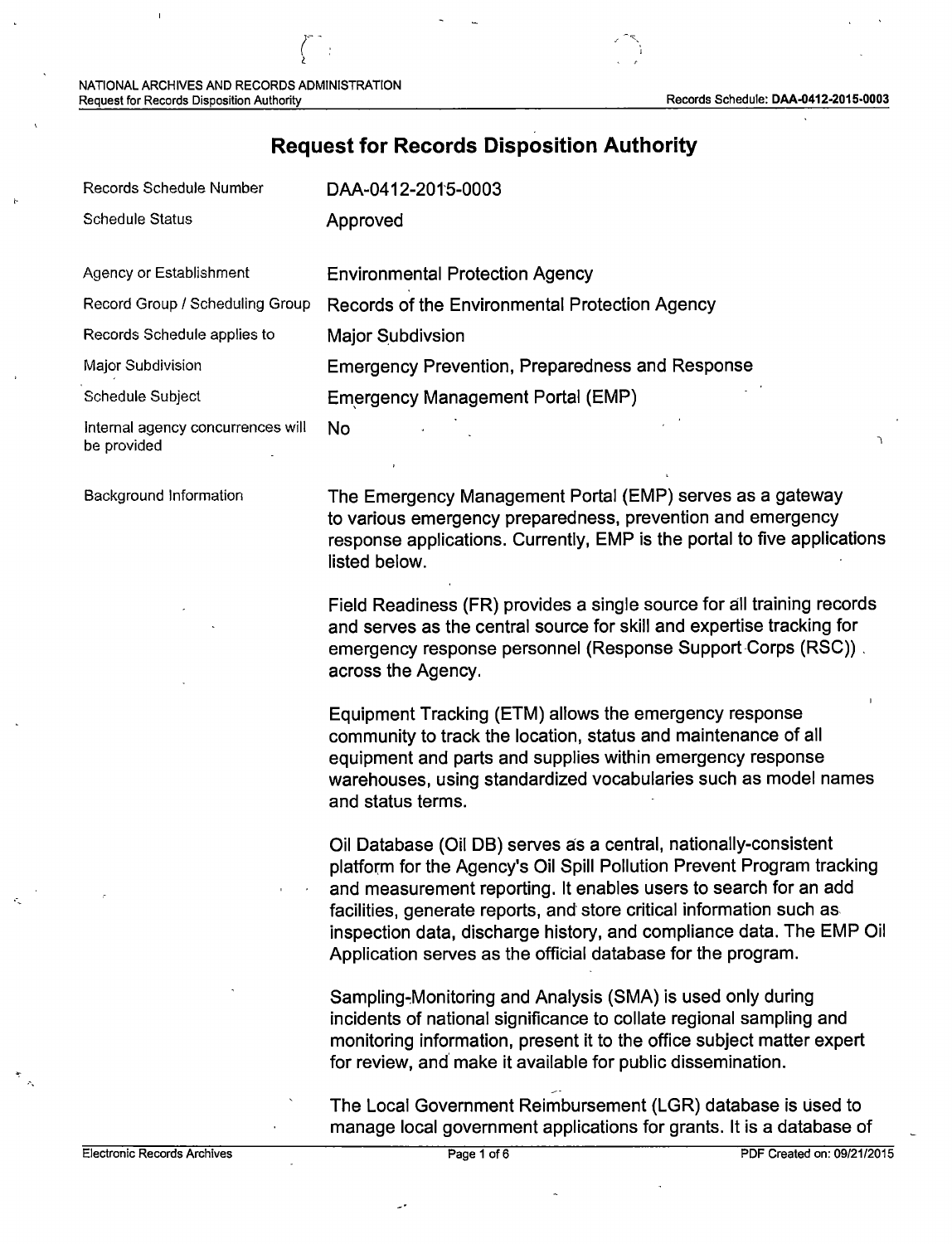documents and notes from reviewers and allows generation of final payment documents and letters.

The system also contains an administrative module (EMP-Admin) which functions as the administration module for various applications, and the Emergency Management Business Intelligence (EMBI) tool which allows for both standardized and ad hoc reporting of the data from several of the EMP applications.

#### Item Count

| Number of Total Disposition | I Number of Permanent | Number of Temporary | l Number of Withdrawn. |
|-----------------------------|-----------------------|---------------------|------------------------|
| ltems                       | Disposition Items     | l Disposition Items | l Disposition Items    |
|                             |                       |                     |                        |

GAO Approval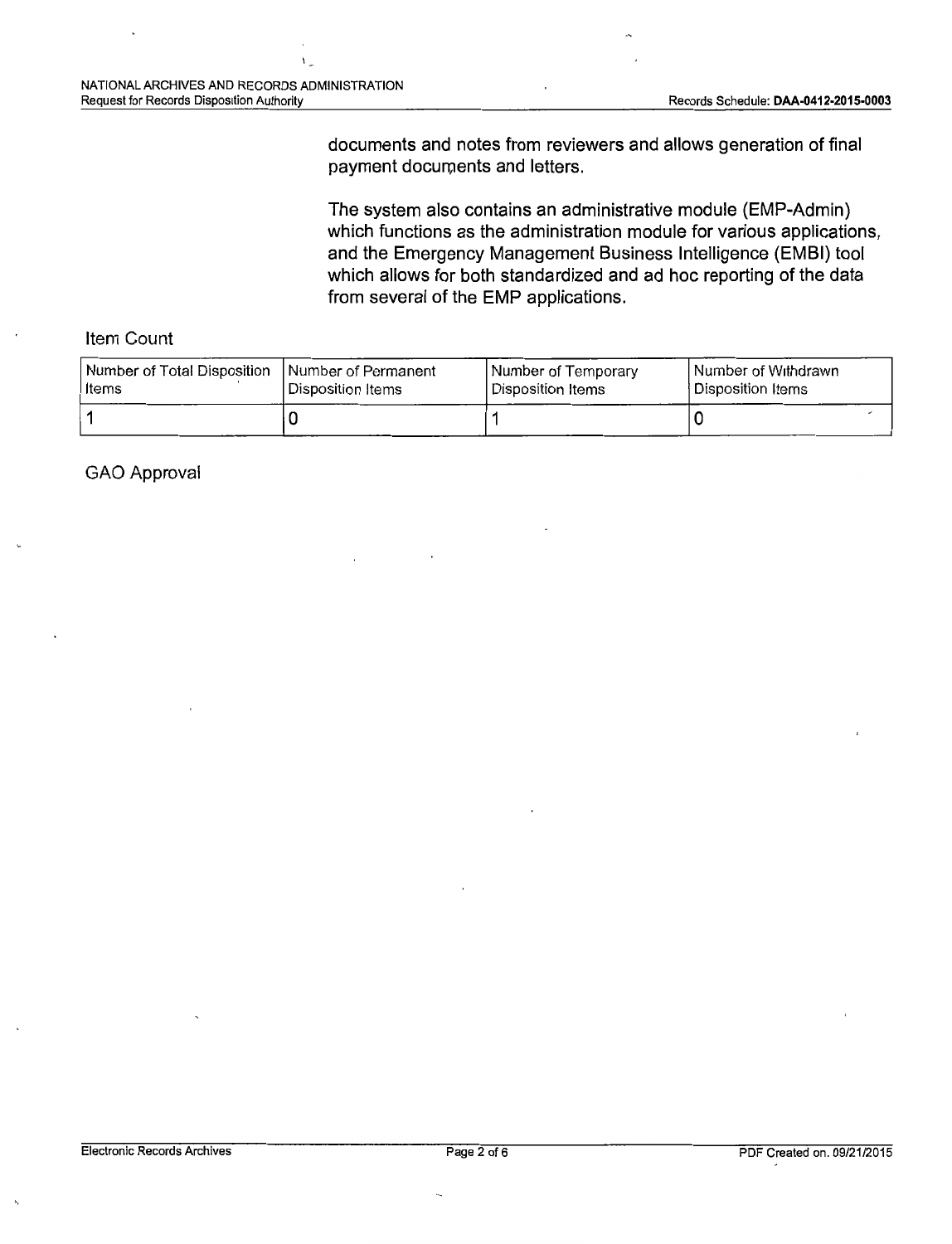$\mathcal{L}$ 

# Outline of Records Schedule Items for DAA-0412-2015-0003

Sequence Number

 $\vert$  1

Electronic data Disposition Authority Number: DAA-0412-2015-0003-0001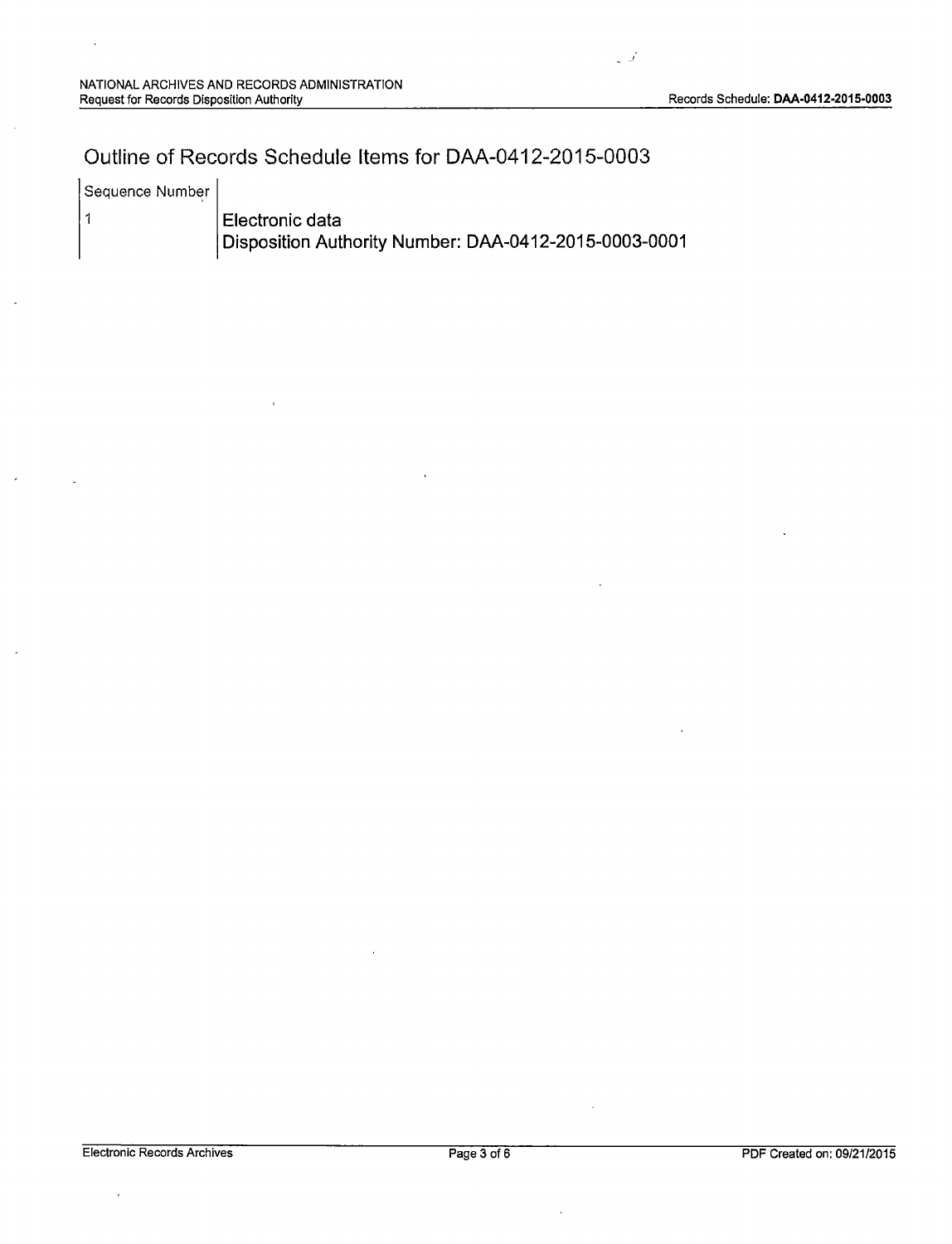# Records Schedule Items

| Sequence Number |                                                                                                                                     |                                                                                                                       |              |  |
|-----------------|-------------------------------------------------------------------------------------------------------------------------------------|-----------------------------------------------------------------------------------------------------------------------|--------------|--|
|                 |                                                                                                                                     |                                                                                                                       |              |  |
| 1               | Electronic data                                                                                                                     | $\langle \cdot$                                                                                                       |              |  |
|                 | <b>Disposition Authority Number</b>                                                                                                 | DAA-0412-2015-0003-0001                                                                                               |              |  |
|                 | <b>Final Disposition</b>                                                                                                            | Temporary                                                                                                             |              |  |
|                 | Item Status                                                                                                                         | Active                                                                                                                |              |  |
|                 | Is this item media neutral?                                                                                                         | <b>No</b>                                                                                                             |              |  |
|                 | <b>Explanation of limitation</b>                                                                                                    | Contains electronic data only.                                                                                        |              |  |
|                 | Do any of the records covered<br>by this item currently exist in<br>electronic format(s) other than e-<br>mail and word processing? | Yes                                                                                                                   |              |  |
|                 | Do any of the records covered<br>by this item exist as structured<br>electronic data?                                               | Yes                                                                                                                   |              |  |
|                 | <b>Manual Citation</b>                                                                                                              |                                                                                                                       | Manual Title |  |
|                 | EPA 0757 Item a                                                                                                                     |                                                                                                                       |              |  |
|                 | <b>Disposition Instruction</b>                                                                                                      |                                                                                                                       |              |  |
|                 | <b>Cutoff Instruction</b>                                                                                                           | Close individual records after completion of action.                                                                  |              |  |
|                 | <b>Retention Period</b>                                                                                                             | Destroy 5 year(s) after file closure or when no longer<br>needed for current Agency business, whichever is<br>longer. |              |  |
|                 | Additional Information                                                                                                              |                                                                                                                       |              |  |
|                 | <b>GAO Approval</b>                                                                                                                 | <b>Not Required</b>                                                                                                   |              |  |

·,\_

 $\overline{\phantom{a}}$ 

 $\ddot{\phantom{0}}$